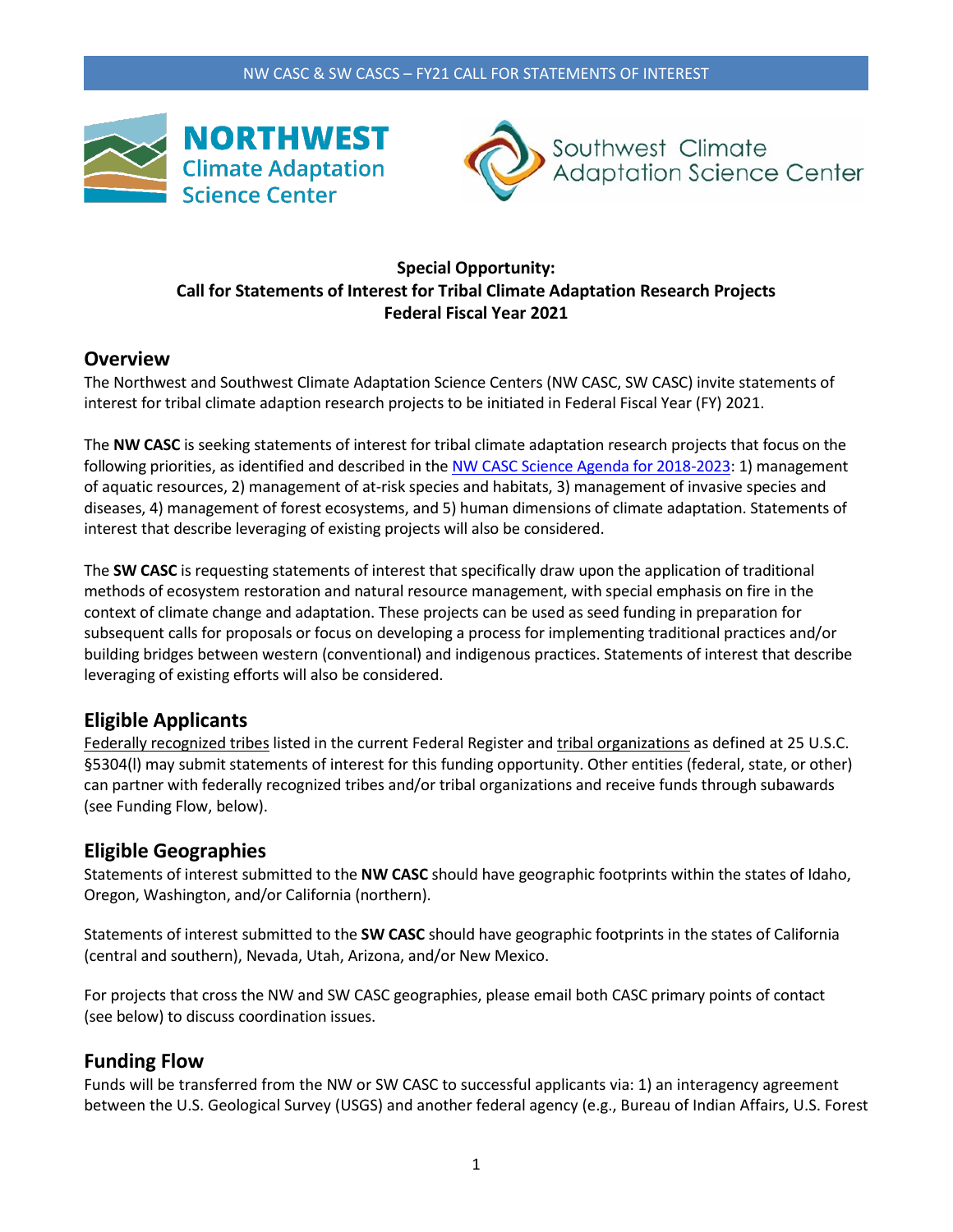### NW CASC & SW CASCS – FY21 CALL FOR STATEMENTS OF INTEREST

Service), who will then execute a financial assistance award or contract with the eligible tribe or tribal organization or 2) a financial assistance award from USGS to the University of Washington (for the NW CASC) or the University of Arizona (for the SW CASC), who will then execute a subaward with the eligible party.

# **Project Funding Guidance**

The **NW CASC** expects to initiate 2-3 new tribal climate adaptation research projects in FY 2021.

- 1. The NW CASC will accept statements of interest for project durations up to 24 months and a total award ceiling of \$200,000, inclusive of all indirect costs.
- 2. This funding opportunity only awards funds for FY 2021. If a multi-year project is funded in FY 2021, out-year activities must be approved each subsequent year, and project continuation will be subject to availability of funds.
- 3. Projects selected from this funding announcement should expect to begin in summer 2021.

The **SW CASC** expects to fund 4-6 new projects from this funding announcement with durations of up to 24 months and a total award ceiling of \$65,000. Points (2) and (3) above also apply.

# **Schedule for Submission, Review, and Awards**

\**Intent to Award* means the NW CASC and SW CASC have selected the project for funding, pending completion of all administrative reviews, approvals, and processing to complete formal awards. This date may to change, subject to U.S. Department of the Interior and U.S. Geological Survey review and approval timelines.

### **NW CASC Contacts**

**Nicole DeCrappeo, NW CASC Director Northwest Climate Adaptation Science Center** U.S. Geological Survey 777 NW 9th St, Ste 400, Corvallis, OR 97330 Phone: (541) 750-1021 Email: ndecrappeo@usgs.gov NW CASC website[: https://nwcasc.uw.edu](https://nwcasc.uw.edu/)

*For feedback on project ideas and SOI content, contact:*

- Chas Jones, NW CASC Tribal Resilience Liaison [\(cejones@usgs.gov\)](mailto:cejones@usgs.gov)
- Meade Krosby, NW CASC University Deputy Director [\(mkrosby@uw.edu\)](mailto:mkrosby@uw.edu)

*For questions about the application process or budget preparation, contact:*

- Betsy Glenn, NW CASC Research Coordinator [\(eglenn@usgs.gov\)](mailto:eglenn@usgs.gov)
- Laura Davis, NW CASC Grants Manager (Idavis@uw.edu)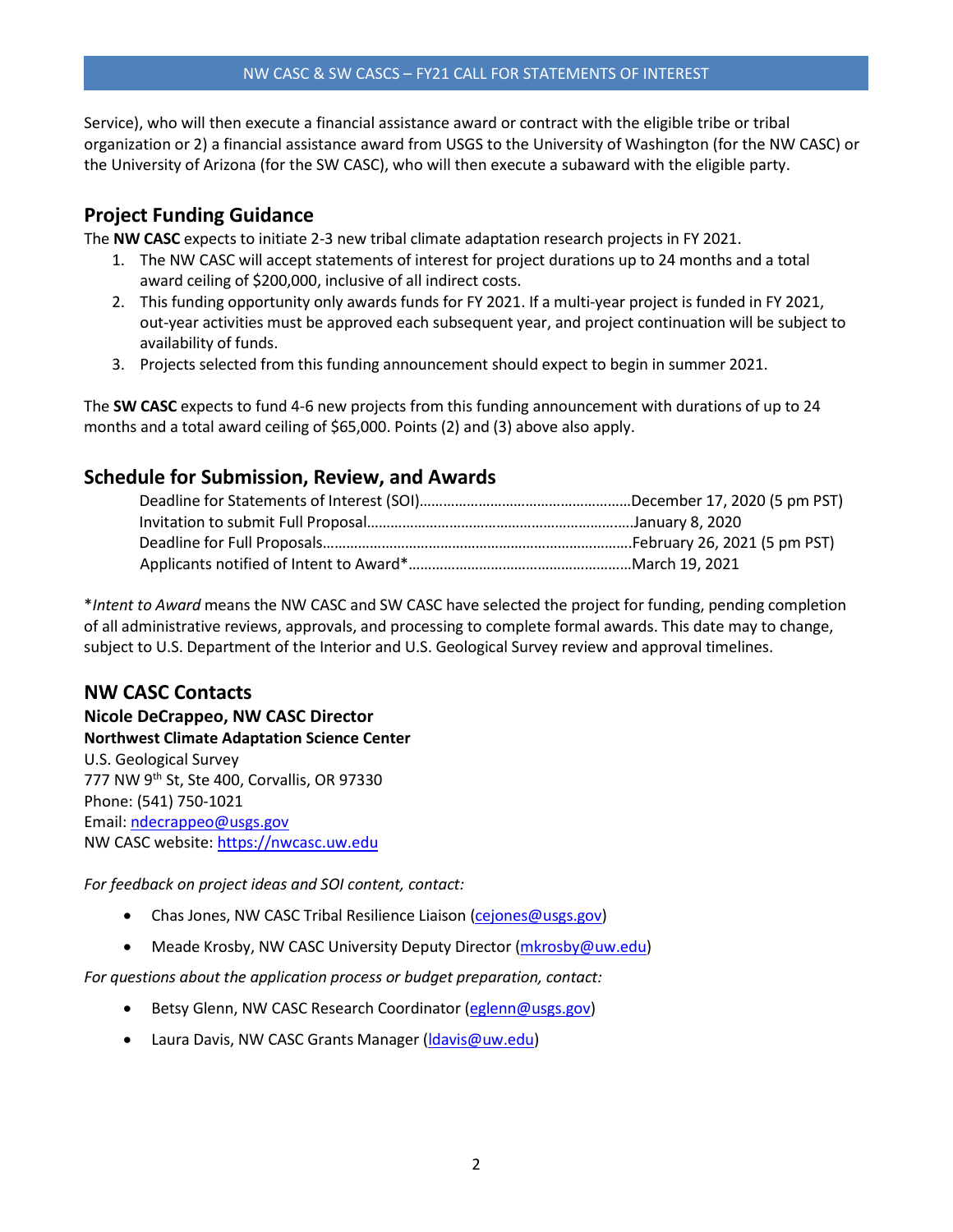### **SW CASC Contacts Carolyn Enquist, SW CASC Deputy Director Southwest Climate Adaptation Science Center** University of Arizona 1064 Ft. Lowell Road, Tucson, AZ Email: cenquist@usgs.gov SW CASC website[: https://www.swcasc.arizona.edu/](https://www.swcasc.arizona.edu/)

*For feedback on project ideas and SOI content, contact:*

- Althea Walker, SW CASC Tribal Resilience Liaison (awalker@aihec.org)
- Amber Pairis, SW CASC Partnership Liaison (apairis@ucsd.edu)

*For questions about the application process or budget preparation, contact:*

- Betsy Glenn, NW CASC Research Coordinator [\(eglenn@usgs.gov\)](mailto:eglenn@usgs.gov)
- Molly Hunter, SW CASC Research Coordinator [\(mollyhunter@u.arizona.edu\)](mailto:mollyhunter@u.arizona.edu)

# **Research Priorities to be Addressed**

### **NW CASC Research Priorities – FY 2021**

In keeping with its mission, the NW CASC identifies research priorities that are tied closely to the needs of natural and cultural resource managers. Statements of interest (SOI) submitted through this call should help develop knowledge that can be applied to tribal resource management challenges in Idaho, Oregon, Washington, and/or northern California. SOI should: 1) address one or more climate adaptation priorities identified by federally recognized tribes and/or U.S. Department of the Interior [bureaus](https://www.doi.gov/bureaus) and 2) develop scientific questions, information, and products that assist with climate adaptation planning and resource management actions. Proposed activities should also fall under one or more of the resource management priorities identified in the [NW CASC Science Agenda for 2018-2023,](https://nwcasc.uw.edu/science/science-agenda/) which include 1) aquatic resources, 2) atrisk species and habitats, 3) invasive species and diseases, 4) forest ecosystems, 5) shrubland ecosystems, 6) working lands and waters, and 7) human dimensions of climate adaptation. Example topic areas and science opportunities are described below, but any SOI that meets the general criteria stated above will be considered:

#### **Management of Aquatic Resources**

Climate change is bringing significant changes to culturally important aquatic resources. Rising air temperatures and altered precipitation patterns are leading to water shortages and water temperatures that can be lethal to subsistence and culturally important aquatic resources, such as fish. Sediment loading and nonpoint nutrient pollution can increase in streams as precipitation intensity increases, impacting water quality and aquatic resources. Managing aquatic resources also includes understanding groundwater changes in relation to climate and land use, balancing the management of streamflow with the needs of instream flows and salmonid habitats, and incorporating climate change information into habitat restoration design. An important aquatic resource management goal is to prepare for future reductions in natural water availability and minimize impacts to tribes, vegetation, fish, wildlife, and infrastructure. Science opportunities within this topic include:

A. Identify drought impacts on culturally important water sources, rivers, groundwater springs, and natural water storage reservoirs.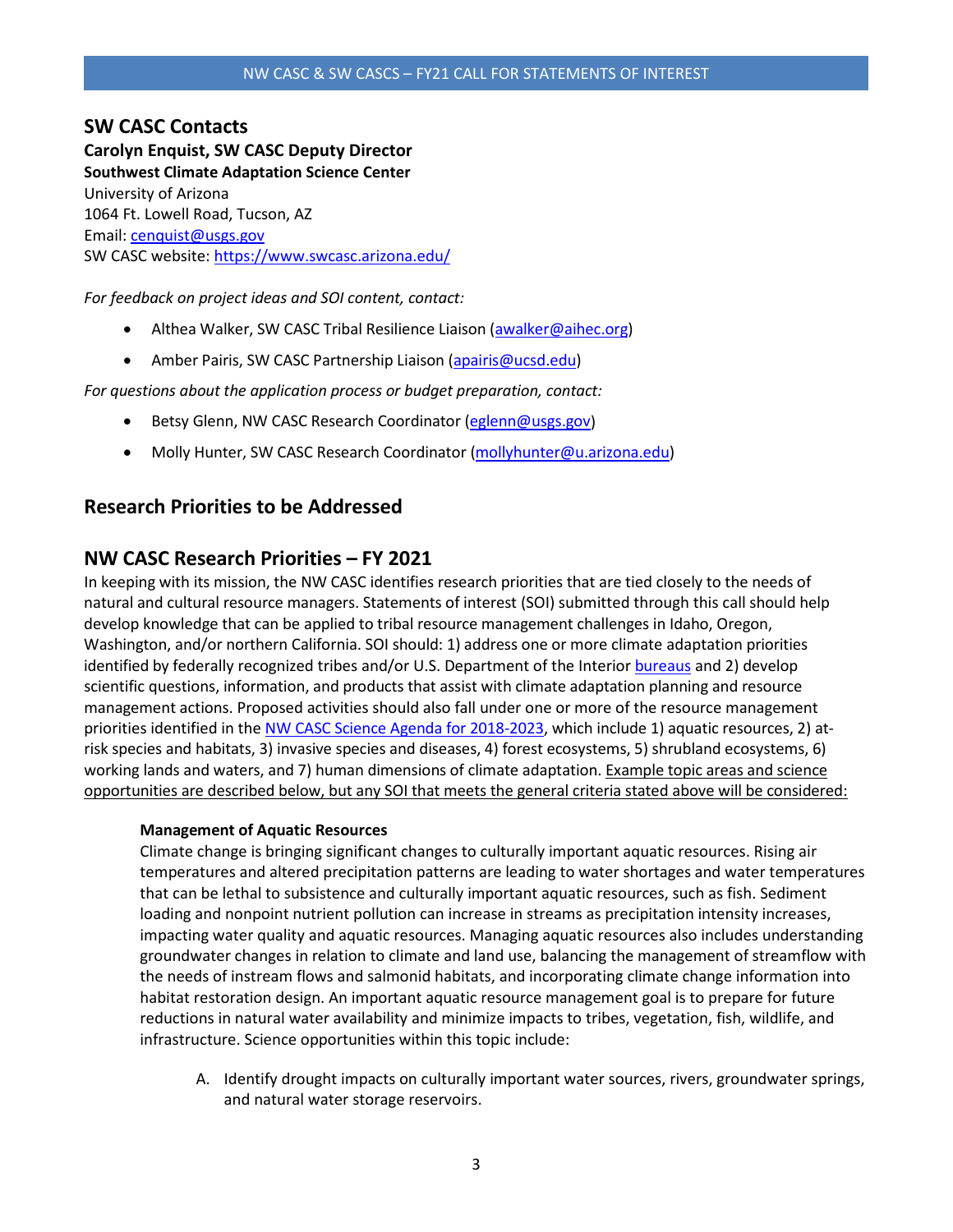- B. Identify and evaluate traditional or conventional methods to offset drought impacts to vegetation, fish and wildlife, infrastructure, and other water uses
- C. Describe how aquatic plant and animals that are important to the tribal community may be impacted with changes in water temperature, water chemistry, and streamflow

### **Managing At-Risk Species and Habitats**

"At-risk" species include culturally important species, federally listed threatened or endangered species, species of greatest conservation need, rare species, and species and habitats that are particularly sensitive to climate change and likely to become at-risk in the future. Science opportunities within this topic include:

- A. Describe and evaluate traditional, conventional, and adaptive management approaches for enhancing resilience of sensitive habitats for at-risk species under future climate, wildfire, and land use patterns
- B. Determine culturally appropriate management approaches for at-risk species that are informed by traditional knowledges and/or other management trigger points for management of at-risk species and habitats based on data analysis
- C. Relate changes in the timing of biological processes, plants, and animals to changing patterns in habitat, land use, temperature, precipitation, and related climatic parameters

### **Management of Forest Ecosystems**

Climate change will directly and indirectly impact forest plant and animal species through a variety of mechanisms, including more frequent and severe disturbances (e.g., wildfires, droughts, pest outbreaks). What is unclear is how forests will respond to these disturbances and how traditional, conventional, and adaptive management approaches may influence those outcomes. Managers also need information on changes in groundwater and soil moisture, as well as evaluation of different management practices for silviculture activities and for controlling the spread of tree diseases. Science opportunities within this topic include:

- A. Improve understanding of how traditional forest management practices relate to groundwater, soil moisture, stream water quality, instream habitat, forest health, and climate change
- B. Identify and evaluate traditional, conventional, and adaptive management approaches for silviculture tree mortality and growth rates

### **Human Dimensions of Climate Adaptation**

Recognizing and explicitly incorporating the human dimensions of climate adaptation is key to ensuring that tribes have the right tools to address their adaptation challenges. Potential research activities that may provide alternative and useful ways to frame climate change and natural resource issues include:

- A. Identify the cultural and social acceptability of 1) future ecosystems that may occur under changing climate conditions and 2) management actions to address or adapt to these changes. For example, can stand-replacing fires facilitate transitions to novel ecosystems better adapted to a warmer climate? What cultural, social, political, and economic implications might result from the use of stand-replacing fires as a restoration tool?
- B. Use traditional knowledge and/or other methods to identify how various socio-cultural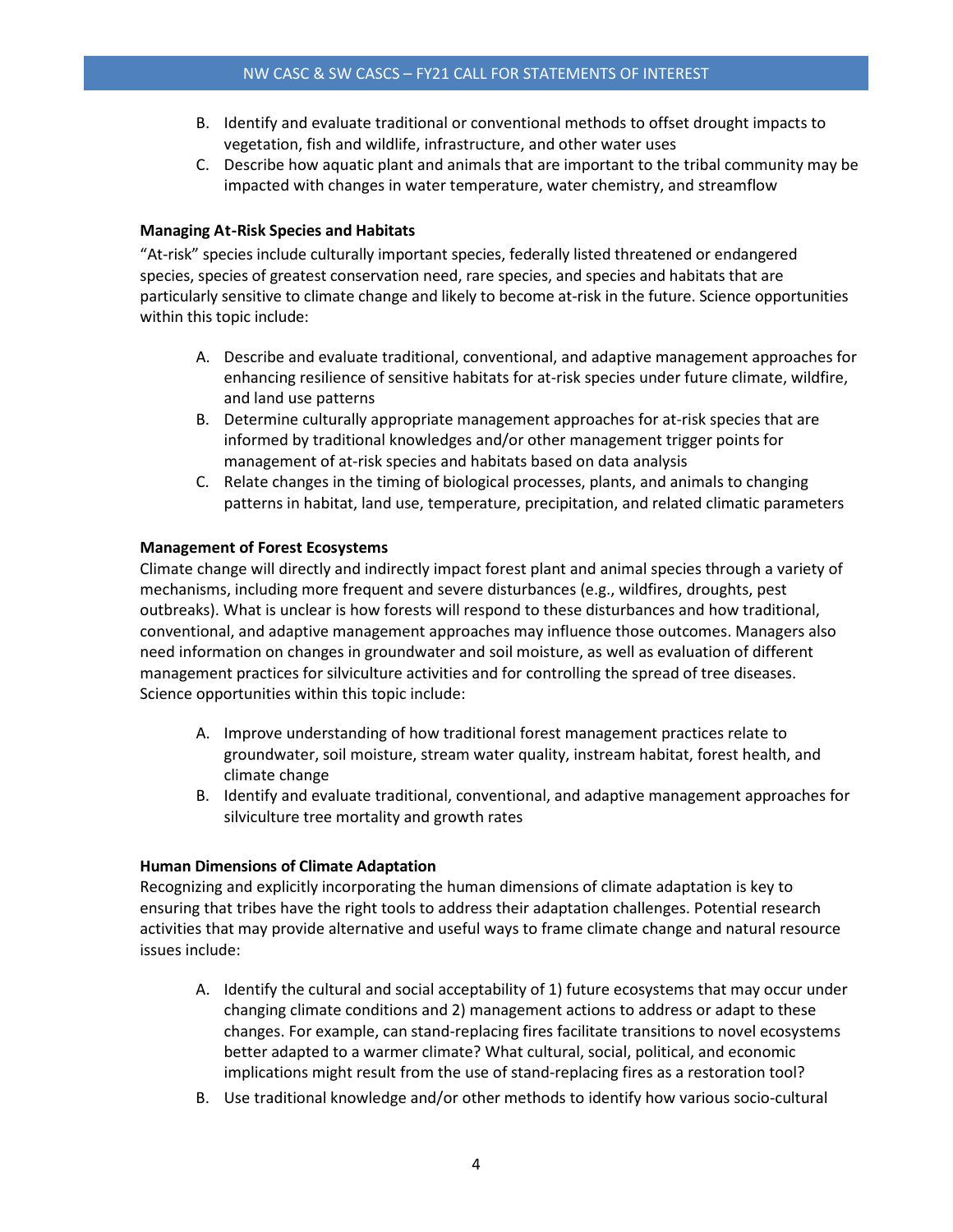groups assign meanings and value to water and terrestrial resources and understand how climate change may affect people and communities. This goal could consider how institutional flexibilities and constraints help or hinder management decisions and adaptation processes. This information may help resource managers communicate with different socio-cultural groups and find ways to talk about changes in water availability related to changing climate conditions in the Northwest.

C. Synthesize existing information related to co-management of terrestrial and/or aquatic resources between tribes and federal, state, and/or non-profit resource management agencies. Catalogue, compare, and contrast different examples of co-management strategies. What aspects of the different models led to more successful outcomes? What challenges were faced? What are the best management practices for successful comanagement strategies?

# **SW CASC Science Priorities—FY21**

The SW CASC identifies research priorities that are tied closely to the needs of natural resource managers. Proposals developed in response to this funding opportunity should focus on developing knowledge, building relationships, and testing practices that have direct application and benefit to local or broader management challenges across landscapes in Central-Southern California, Nevada, Utah, Arizona, and New Mexico. Proposals can be strengthened by establishing and describing partnerships with other stakeholders, but this is not required.

**The SW CASC** is requesting statements of interest that specifically draw upon the application of indigenous science and traditional methods of ecosystem restoration and natural resource management in the context of climate change and adaptation, with special emphasis on fire. This can include, but is not limited to, advancing the integration and equal valuation of tribal science and knowledge for management and stewardships of the land; understanding of the role and management of fire in a changing climate; understanding, demonstrating, and/or communicating the traditional use of fire in ecosystem restoration past, present, and future; and post-fire ecosystem recovery.

These projects can provide the seed funding to initiate the process for stakeholder engagement, or lay the ground work for a future project or proposal that strengthens a process for advancing and implementing indigenous approaches and practices and/or builds bridges between western (conventional) and indigenous practitioners. Statements of interest that describe leveraging of existing efforts also will be considered.

# **Application Process**

- **1. Submission of Statements of Interest (SOI).** All parties responding to this call must first submit an SOI using the template in **Appendix A.** SOI should be submitted via email to Betsy Glenn [\(eglenn@usgs.gov\)](mailto:eglenn@usgs.gov), NW CASC Research Coordinator, no later than December 17, 2020 at 5 pm PST. Applicants will receive a confirmation message that their SOI has been received.
- **2. Evaluation of Statements of Interest.** SOI will be reviewed by NW and SW CASC staff using the following evaluation criteria and weights. Applicants may be contacted to provide additional or clarifying information.
	- **Relevance and applicability to tribal resource management priorities and climate adaptation needs (weight = 35%):** The SOI directly addresses resource management priorities and associated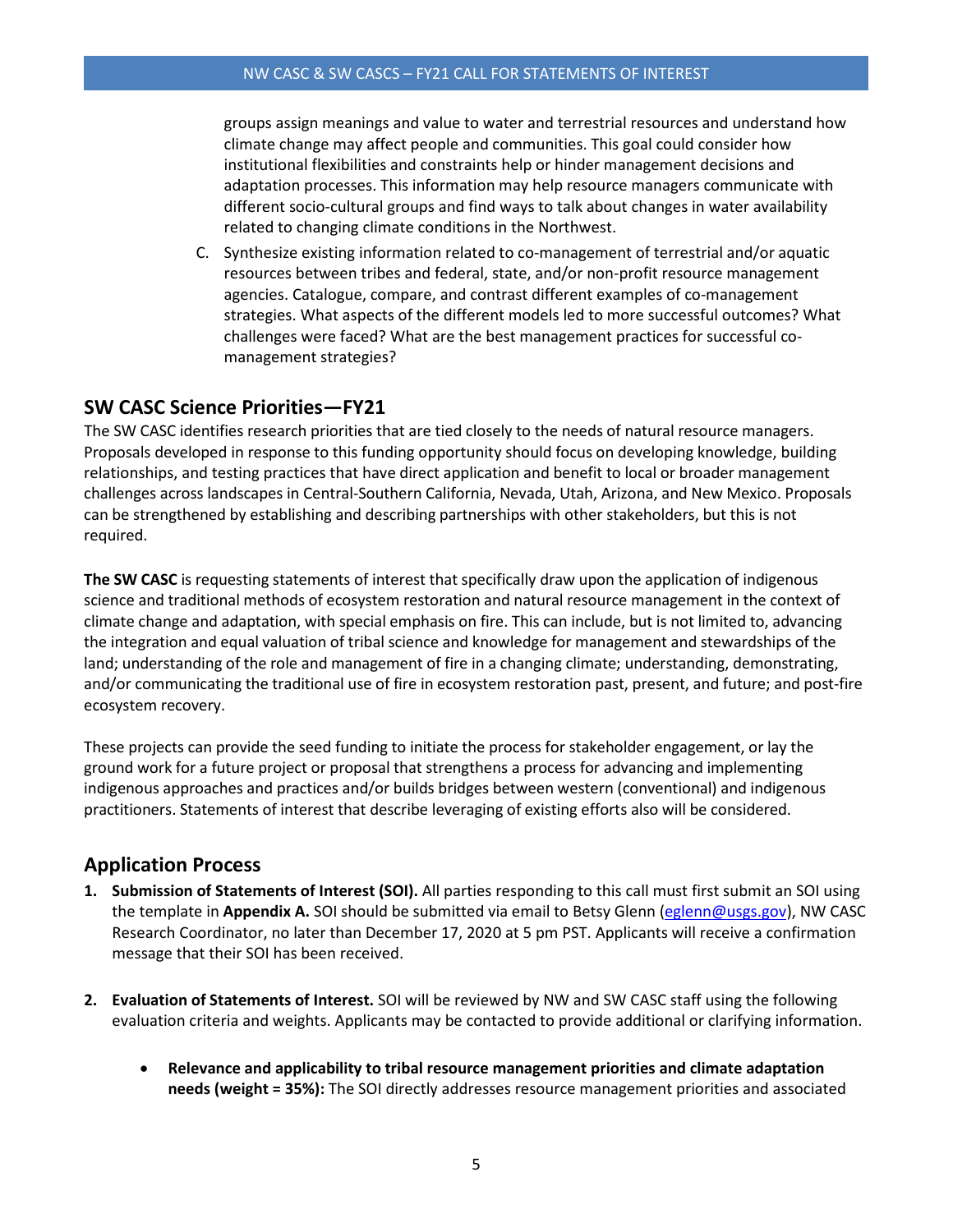#### NW CASC & SW CASCS – FY21 CALL FOR STATEMENTS OF INTEREST

climate adaptation needs for tribes in the NW and/or SW CASC geographic footprints (see Eligible Geographies, above). The SOI clearly describes how the project is connected to a tribal resource management concern, the relevancy of the project results to land, fish, wildlife, habitat, or cultural heritage management issues, and how the project may add value to tribal resource management decisions. Projects should be applicable to immediate, real-world planning and decision-making needs as identified by tribal participants.

- **Engagement of and coordination with stakeholders, decision-makers, and science beneficiaries (weight = 35%):** The SOI identifies collaborations and partners (tribal and non-tribal, if applicable) that will participate in the project and describes outreach and communication strategies for engaging with these partners and delivering products or information. Projects may build upon existing work and capacity, and applicants are encouraged to use existing information and data resources and/or leverage additional partner resources to carry out the proposed project.
- **Scientific merit and quality of the research (weight = 30%):** The project objectives described in the SOI are robust and clearly delineated. The SOI demonstrates sound scientific methodology, study design, and data management procedures. The SOI describes how the project results will have a broad geographic application or scientific inference.
- **3. Request for and submission of Full Proposal**. Selected applicants will be invited by the NW CASC Director or SW CASC Deputy Director to develop full proposals, including a detailed budget and data management plan. Proposal format information and evaluation criteria will be provided to applicants with their invitation no later than January 8, 2020.

### **4. Review and Selection Process for Full Proposals**

- Submissions will be screened by NW and SW CASC staff upon receipt for eligibility and conformance to the full proposal invitation provisions.
- Screened proposals will be reviewed against the evaluation criteria by a group of individuals with relevant technical expertise, selected by the NW and SW CASC Directors. Confidential information will be restricted to these reviewers, and they will be bound by confidentiality assurances. Further, reviewers will follow standard conflict of interest approaches and will be excused from evaluating proposals with which they are associated. The constituent members of the review team will be held anonymous; general information on agency or other representation may be shared.
- Reviewer scores and comments will be provided to the NW and SW CASC Director. The NW and SW CASC Directors will develop a final list of candidate projects, based on the review rankings, modified as appropriate to ensure an overall portfolio of science activities at the NW and SW CASC that is balanced with respect to the following: geographic distribution, project cost and duration, subject matter and focus, need for scientific continuity versus establishing new work, funds management, and related factors. Reviewer comments and feedback for SOIs may be released to lead proposers at the discretion of the NW and SW CASC Directors.
- Selected applicants will be notified of intent to award. This is an informal notification, provided to applicants as a courtesy. Final awards to NW and SW CASC funding recipients are contingent upon all appropriate legal and administrative reviews and processing through the USGS Office of Acquisition and Grants and the award recipient's tribe, tribal organization, or institution for receiving funding.